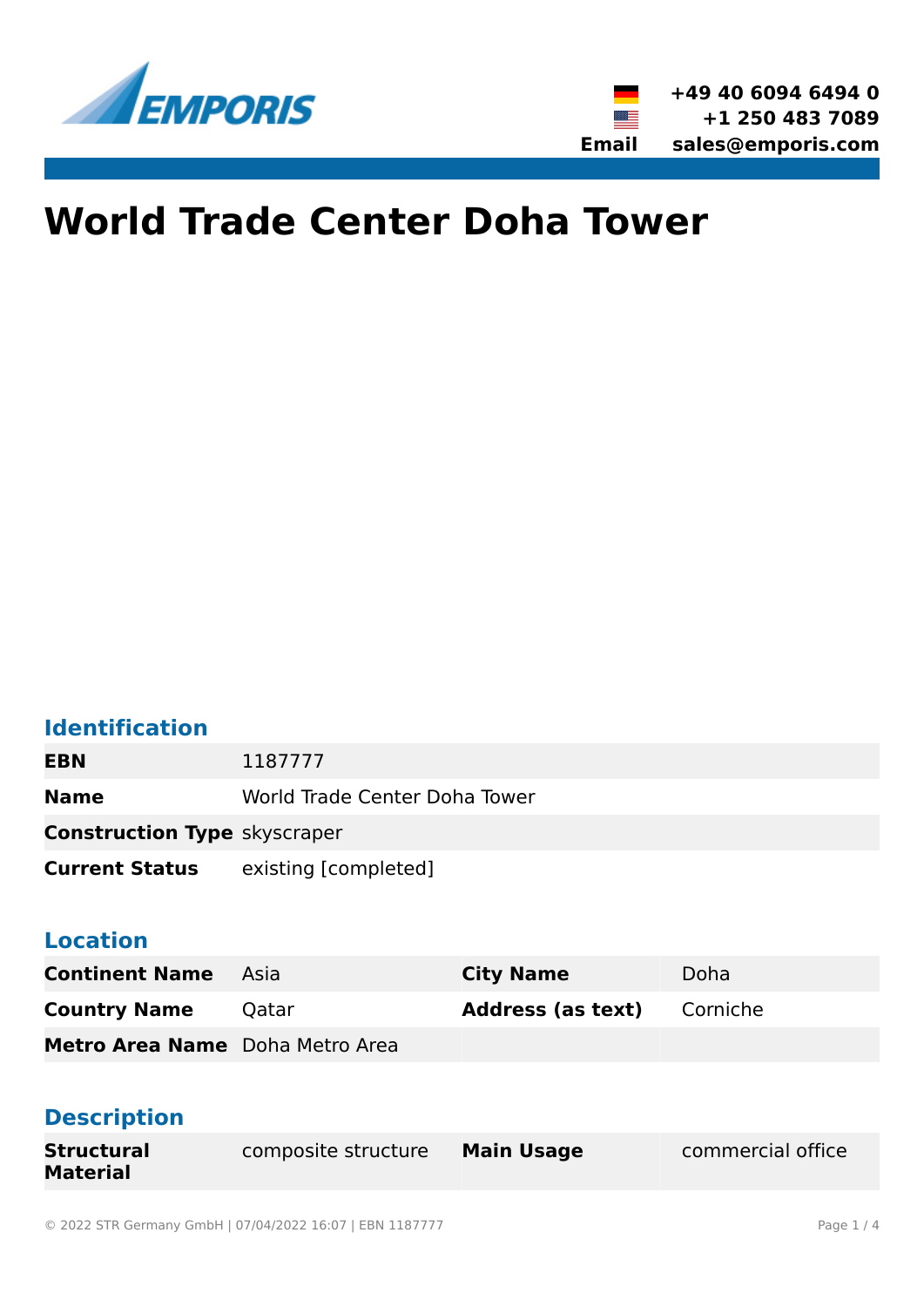

| <b>Facade System</b>   | curtain wall | <b>Side Usage</b> | conferencing space |
|------------------------|--------------|-------------------|--------------------|
| <b>Facade Material</b> | alass        |                   |                    |

#### **Spatial dimensions**

| Height (structural)        | 791.01 ft <b>Escalators</b>  | 18                  |
|----------------------------|------------------------------|---------------------|
| <b>Floors (overground)</b> | 50 <b>Elevators</b>          | 26                  |
| <b>Parking places</b>      | 1,169 Gross Floor Area (GFA) | <b>Buy full PDF</b> |

#### **Years and costs**

| <b>Year (construction)</b> | 2010 Year (construction | 2013 |
|----------------------------|-------------------------|------|
| start)                     | end)                    |      |

#### **Features & Amenities**

- Business center is available
- Conference center is available
- Observation floor is available

#### **Involved companies**

*Associate Architect....................................................................................................*

#### **MZ & Partners** P.O. Box 5785 Doha Qatar Phone +974 43 63 813 4 Fax +974 43 63 812 Email info@mzandpartners.com

*Design Architect........................................................................................................*

#### **Artec Architectural & Engineering Consultants** P.O. Box 6557 Phone +971 4 221 6460

| Dubai                | Fax | +97142218707             |
|----------------------|-----|--------------------------|
| United Arab Emirates |     | Email dubai@artecint.com |

#### **Additional company data available for this building**

| <b>Construction Company</b> | Buy full PDF <b>Facade Supplier</b> | <b>Buy full PDF</b> |
|-----------------------------|-------------------------------------|---------------------|
| <b>Elevator Supplier</b>    | Buy full PDF MEP Engineering        | <b>Buy full PDF</b> |

### **Need additional information? Contact us now!**

| <b>Phone</b> | +49 40 6094 6494 0 | Hamburg  | 09:00 am - 07:00 pm                   |
|--------------|--------------------|----------|---------------------------------------|
| <b>Phone</b> | +1 250 483 7089    | New York | $03:00$ am - $01:00$ pm               |
| Email        | sales@emporis.com  | Tokyo    | $04:00 \text{ pm} - 02:00 \text{ am}$ |
|              |                    |          |                                       |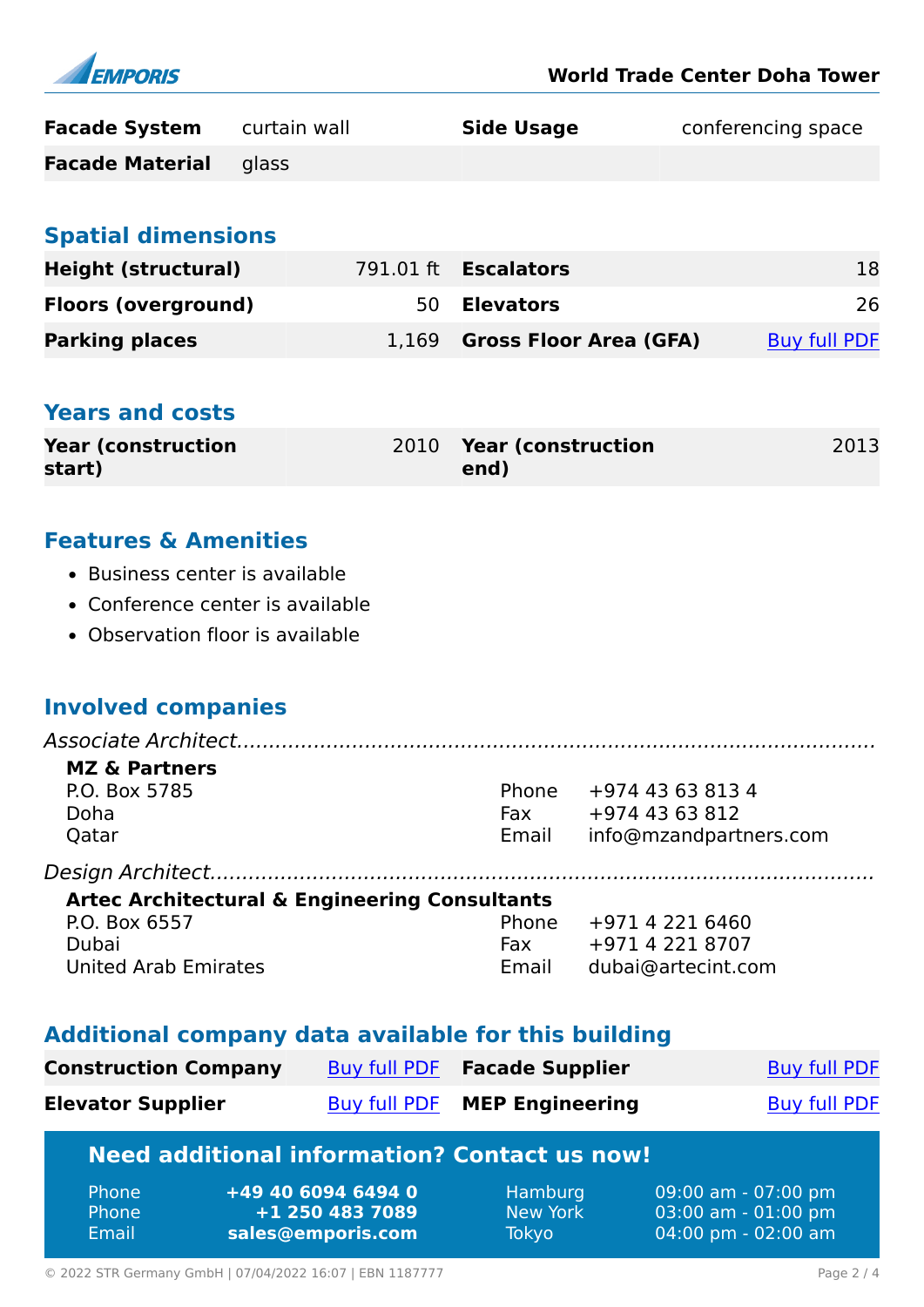

| <b>Escalator Supplier</b> | <b>Buy full PDF</b> | <b>Project Management</b> | <b>Buy full PDF</b> |
|---------------------------|---------------------|---------------------------|---------------------|
|---------------------------|---------------------|---------------------------|---------------------|

### **Need additional information? Contact us now!**

Phone **+49 40 6094 6494 0<br>
Phone <b>+1 250 483 7089** Phone **+1 250 483 7089** Email **<sales@emporis.com>**

Hamburg 09:00 am - 07:00 pm<br>New York 03:00 am - 01:00 pm New York 03:00 am - 01:00 pm<br>Tokyo 04:00 pm - 02:00 am 04:00 pm - 02:00 am